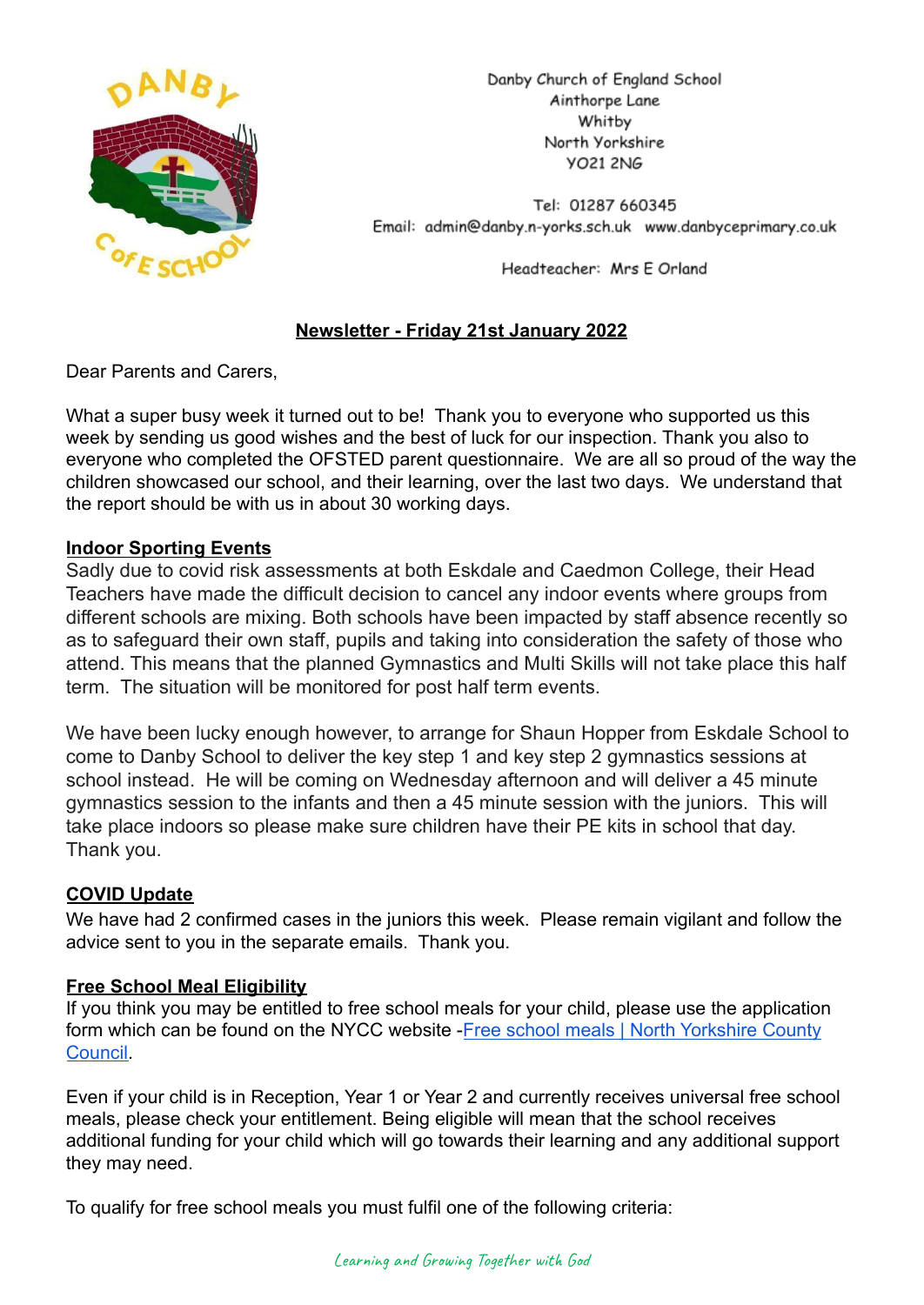- Universal Credit, provided you have an annual net earned income of no more than £7,400, as assessed by earnings from up to three of your most recent assessment periods (£616.67 per month);
- Income Support;
- Income-based Jobseeker's Allowance;
- Income-related Employment and Support Allowance;
- Support under part six of the Immigration and Asylum Act 1999;
- The guarantee element of Pension Credit;
- Child Tax Credit, provided you are also not entitled to Working Tax Credit and have an annual household gross income that does not exceed £16,190 (as assessed by HMRC); or
- Working Tax Credit run-on, paid for four weeks after you stop qualifying for Working Tax Credit. Please note that contributions-based benefits, including contribution-related Jobseekers' Allowance do not entitle you to claim free school meals.

If you need any help or further clarification, please contact the school office.

#### **Diary Dates**

| Swimming               | Thursdays, 27/1, 10/2, 10/3, 24/3, 7/4 |
|------------------------|----------------------------------------|
| <b>Forest School</b>   | Thursdays 3/2, 17/2, 3/3, 17,3, 31/3   |
| <b>Half Term</b>       | 21st - 25th February                   |
| <b>Easter holidays</b> | 11th April - 22nd April                |

Next week I will be at Egton on Tuesday and Thursday and Danby on Monday, Wednesday and Friday.

With best wishes,

Loz Orland

Liz Orland Headteacher

# **The information below has not changed but is still relevant.**

#### **Reminder of Snow policy and arrangements**

Please find our current [snow policy.](https://drive.google.com/file/d/1PQF-KS64Fiqqa-jJlT9mfUV8MedCZC4v/view?usp=sharing)

Please watch your emails and school facebook page on icy and snowy mornings for any key messages. Thank you.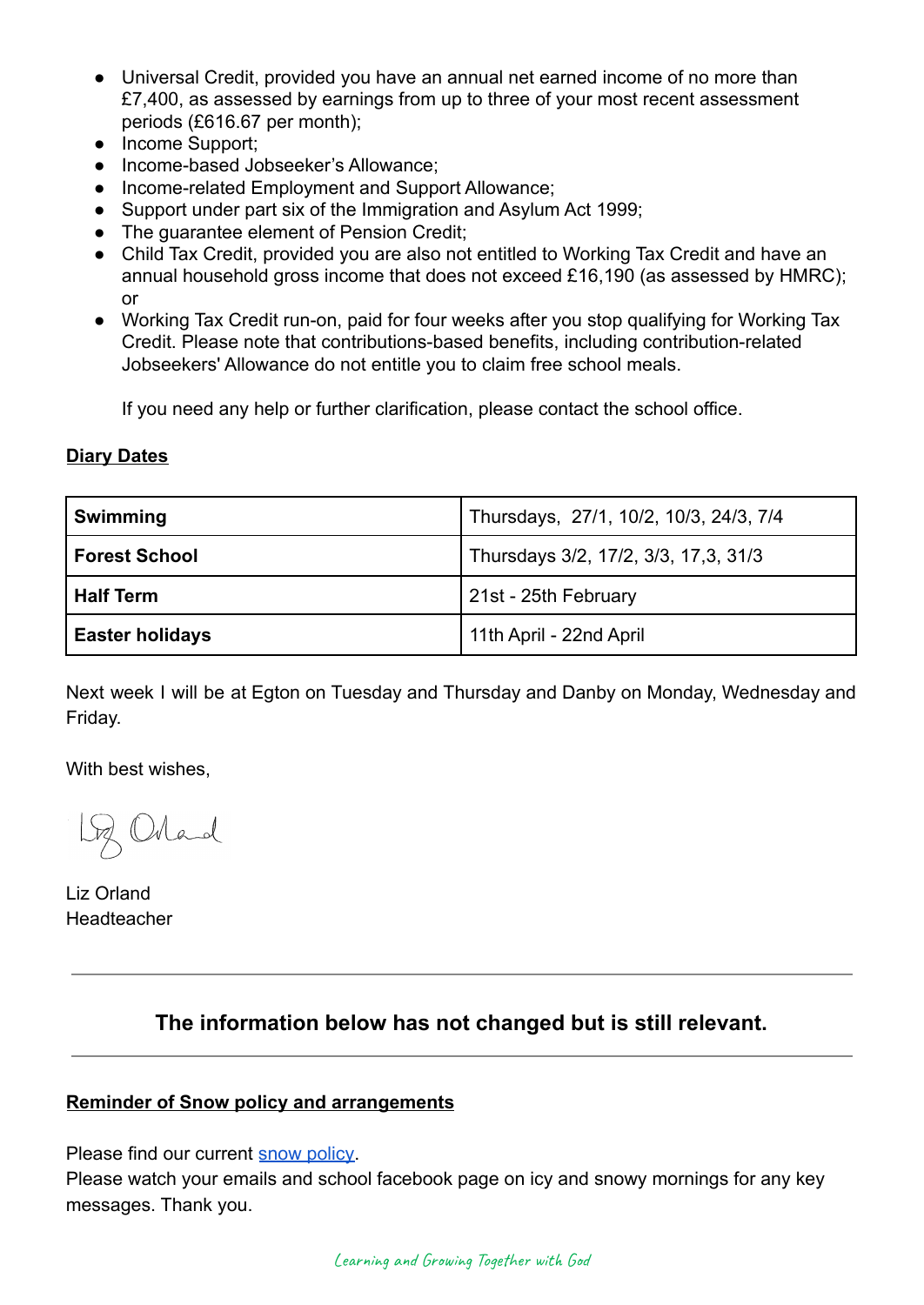#### **Covid-19 rules on self isolation**

Individuals are not required to self-isolate if they live in the same household as someone with COVID-19, or are a close contact of someone with COVID-19, and any of the following apply:

- they are fully vaccinated
- they are below the age of 18 years and 6 months
- · they have taken part in or are currently part of an approved COVID-19 vaccine trial
- · they are not able to get vaccinated for medical reasons

Instead NHS Test and Trace will make contact and advise that a PCR test is taken.

Therefore, children are allowed to come to school even if someone in their household has tested positive but only if they have no symptoms themselves.

Pupils, staff and other adults must not come into the school if they have symptoms, have had a positive test result or other reasons requiring them to stay at home due to the risk of them passing on COVID-19 (for example, they are required to quarantine).

#### **Breakfast Club**

Just a reminder that breakfast club is available daily from 8am. Bookings are not always necessary. £2.50 per child including breakfast.

#### **Easy fundraising**

We are registered with easyfundraising.org.uk which gives the Friends of Danby School donations if you shop online and sign up to support Danby CE VA Primary School.

It's a really easy way to raise money – you just use the easyfundraising site to shop online with more than 3,300 well known online stores like Amazon, Argos, John Lewis, ASOS, Booking.com, eBay, Boden, and M&S and when you make a purchase, the retailer sends us a free donation, at no extra cost to you.

FoDS would love to raise as much as possible for contributions towards travel costs, swimming lessons, residential trips and many more activities for the children.

Please visit our easyfundraising page at:

[Danby School Easyfundraising](https://www.easyfundraising.org.uk/causes/danbysch/?q=Danby%20School&cat=cause-autosuggest)

and click 'join us'. Thank you.

#### **Coop Community Fund**

If you haven't done so already, don't forget to support Danby School in the Co-op Community Fund. If you have a co-op membership card, just log onto your account and select our cause then swipe or scan your membership card every time you shop. [Click here](https://co-operate.coop.co.uk/groups/danby-church-of-england-primary-school/) for more information about our cause. Thank you in advance for your support to our children and our school.